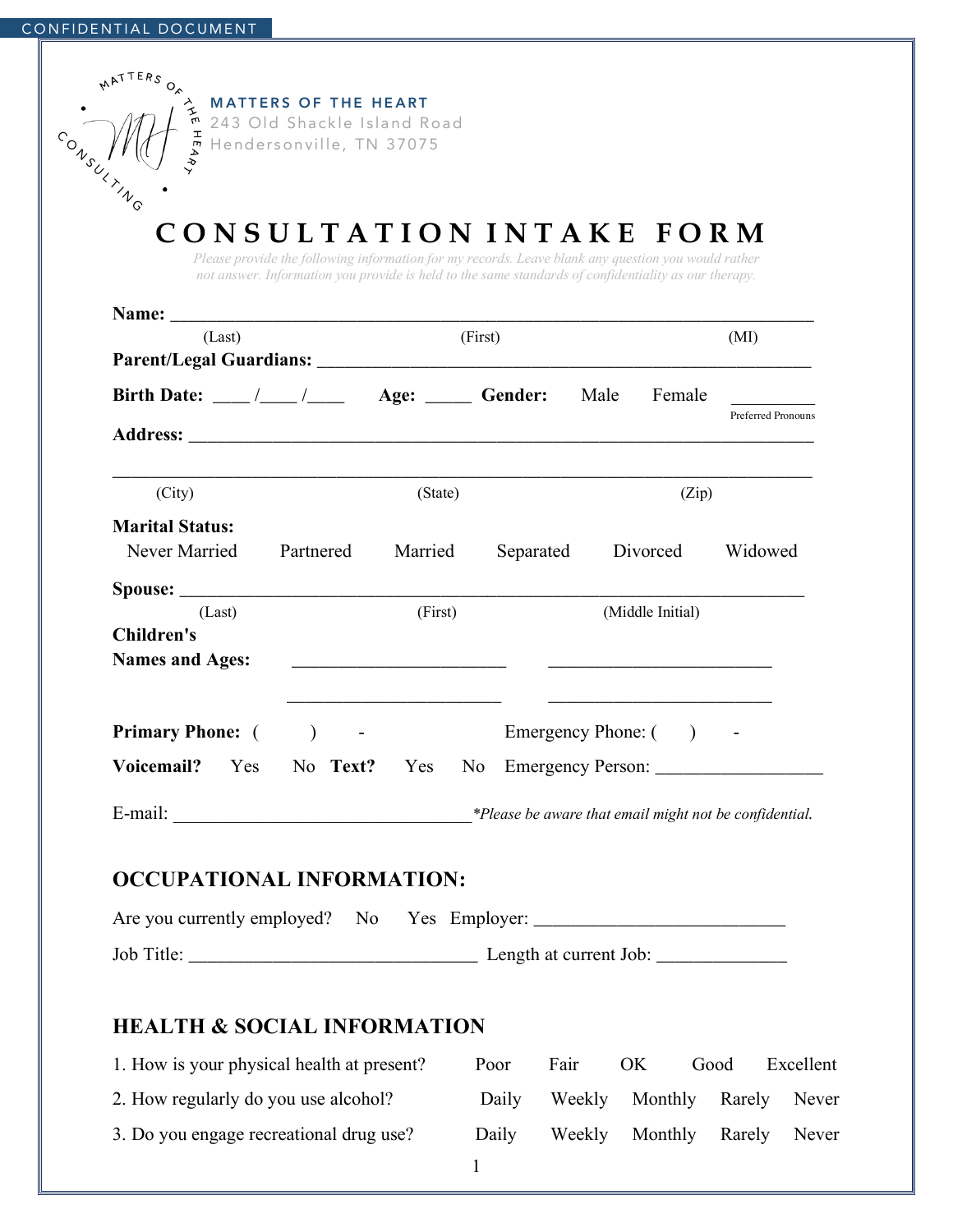4. Are you currently in a romantic relationship? No Yes how long?

Quality of your relationship: Poor Fair OK Good Excellent

5. Is there anything in your relationship you would like to mention that may require special consideration or sensitivity from your coach? (i.e. LGBTQ, Gender Identity, Sexual Trauma, Religious Trauma/Purity Culture, Sexual Behaviors or non-traditional relationship parameters such as polyamory, open marriage, etc.)

 $\_$  , and the contribution of the contribution of the contribution of the contribution of  $\mathcal{L}_\text{max}$  $\_$  , and the contribution of the contribution of the contribution of the contribution of  $\mathcal{L}_\text{max}$ 

## **CURRENT MEDICATIONS:**

| Name:                    | Dose: | Treatment of: | Prescriber: |
|--------------------------|-------|---------------|-------------|
|                          |       |               |             |
| <b>Additional Notes:</b> |       |               |             |
|                          |       |               |             |

**\_\_\_\_\_\_\_\_\_\_\_\_\_\_\_\_\_\_\_\_\_\_\_\_\_\_\_\_\_\_\_\_\_\_\_\_\_\_\_\_\_\_\_\_\_\_\_\_\_\_\_\_\_\_\_\_\_\_\_\_\_\_\_\_\_**

# **GOAL SETTING:**

 $\chi$  What do you consider to be your personal strengths?

 $\chi$  What are some effective self-care strategies you have learned? (exercise, journaling, etc..)

 $\chi$  What are your goals for this coaching/consultation?

Please use this space to provide any other necessary information you would like to share.

#### **SOCIAL MEDIA CLAUSE**

Per this group, the use of social media by way of Facebook, Instagram, Twitter, and other outlets, for coaches and their clientele to connect is prohibited for a minimum of 2 years post the termination of the coaching relationship and is then up to the coach's discretion. This serves to protect the integrity of the relationship.

\_\_\_\_\_\_\_\_\_\_\_\_\_\_\_\_\_\_\_\_\_\_\_\_\_\_\_\_\_\_\_\_\_\_\_\_\_\_\_\_\_\_\_\_\_\_\_\_\_\_\_\_\_\_\_\_\_\_\_\_\_\_\_\_\_\_\_\_\_\_\_\_\_\_\_\_\_\_ \_\_\_\_\_\_\_\_\_\_\_\_\_\_\_\_\_\_\_\_\_\_\_\_\_\_\_\_\_\_\_\_\_\_\_\_\_\_\_\_\_\_\_\_\_\_\_\_\_\_\_\_\_\_\_\_\_\_\_\_\_\_\_\_\_\_\_\_\_\_\_\_\_\_\_\_\_\_ \_\_\_\_\_\_\_\_\_\_\_\_\_\_\_\_\_\_\_\_\_\_\_\_\_\_\_\_\_\_\_\_\_\_\_\_\_\_\_\_\_\_\_\_\_\_\_\_\_\_\_\_\_\_\_\_\_\_\_\_\_\_\_\_\_\_\_\_\_\_\_\_\_\_\_\_\_\_

## **LIMITS OF CONFIDENTIALITY**

All information disclosed within consultations is held strictly confidential and may not be revealed to anyone without a written release of information, except where disclosure is permitted or required by law. Disclosure is required in the following circumstances: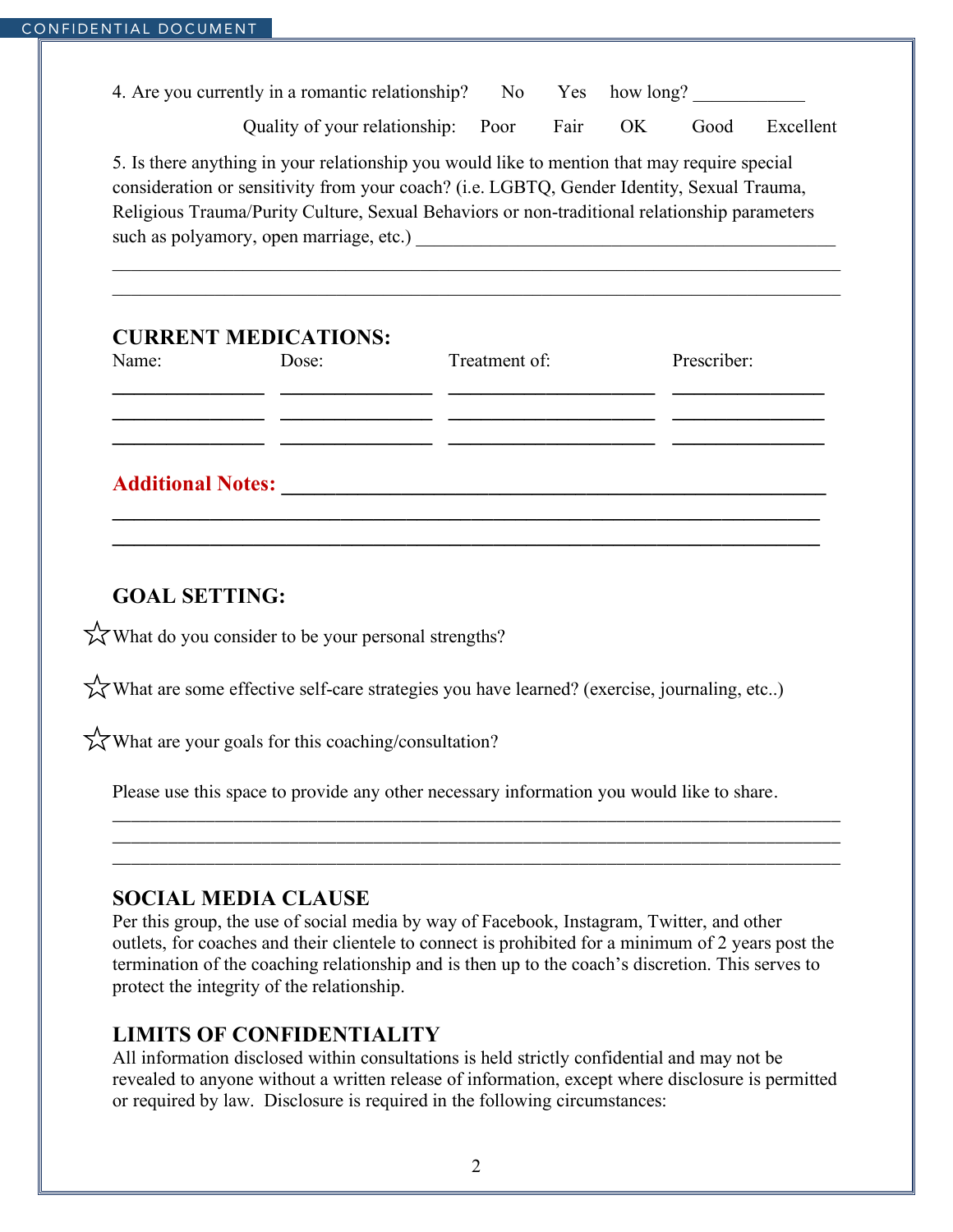- 1. When there is a reasonable suspicion of child abuse or neglect, or abuse to a dependent or elder adult,
- 2. When the customer presents an imminent danger to self,
- 3. When the customer presents an imminent danger to others,
- 4. If a judge determines that our discussions are not confidential, a judge may request specific information.

#### **INFORMED CONSENT**

I, \_\_\_\_\_\_\_\_\_\_\_\_\_\_\_\_\_\_\_, **(customer)** hereby consent to treatment by way of coaching or consulting with  $(coach)$  on this date & beyond. I understand that all efforts made by this coach to assist in the meeting the goals set forth by the customer and will be given with the best or intentions and out of the best interest of myself and all others involved in the process. If at any time I feel that services are not meeting my expectations, or I require more specific care, (such as a licensed mental health counselor in your state) I can request a referral to an alternative provider that might better meet my goals without any bias or discrimination.

I recognize that a copy of the **HIPAA Privacy Policies** for care has been made available online with the printable paperwork for me to print and keep for my own records.

 $\_$  , and the contribution of the contribution of  $\mathcal{L}_\mathcal{A}$  , and the contribution of  $\mathcal{L}_\mathcal{A}$ 

Patient/Guardian Signature (if client is under 16) Date

## **FINANCIAL AGREEMENT:**

*We are committed to providing you with the best possible care. In order to achieve these goals, we need your assistance & your understanding of our payment policy.*

Payment for service is due at the time services are rendered *unless* payment arrangements have been agreed upon *in advance*. We accept most credit cards, cash, check and Venmo, though a small fee may be charged with credit transactions. Please note that any returned checks will have a service charge of \$25 per check to cover the counselor's bank fees.

## **SESSION ATTENDANCE:**

It is important to understand that a session missed is also a session that cannot be booked for other customers, and time away from the coach's home life. Your appointment time cannot be filled with other clientele *unless the appropriate notice has been given*. For this reason, we ask that you make every effort to provide at least a **24-hour advance notice** by your coach's provided best contact (email/call/text).

We understand that crisis situations occur and circumstance can conflict with your ability to keep your appointment, and each coach will consider the circumstances carefully. In most situations, when the appropriate amount of time has not been given to cancel, you may anticipate that **the full fee** will be applied to the card you choose to keep on file.

*This measure has been created out of necessity to ensure a mutual respect is established for one another's time.*